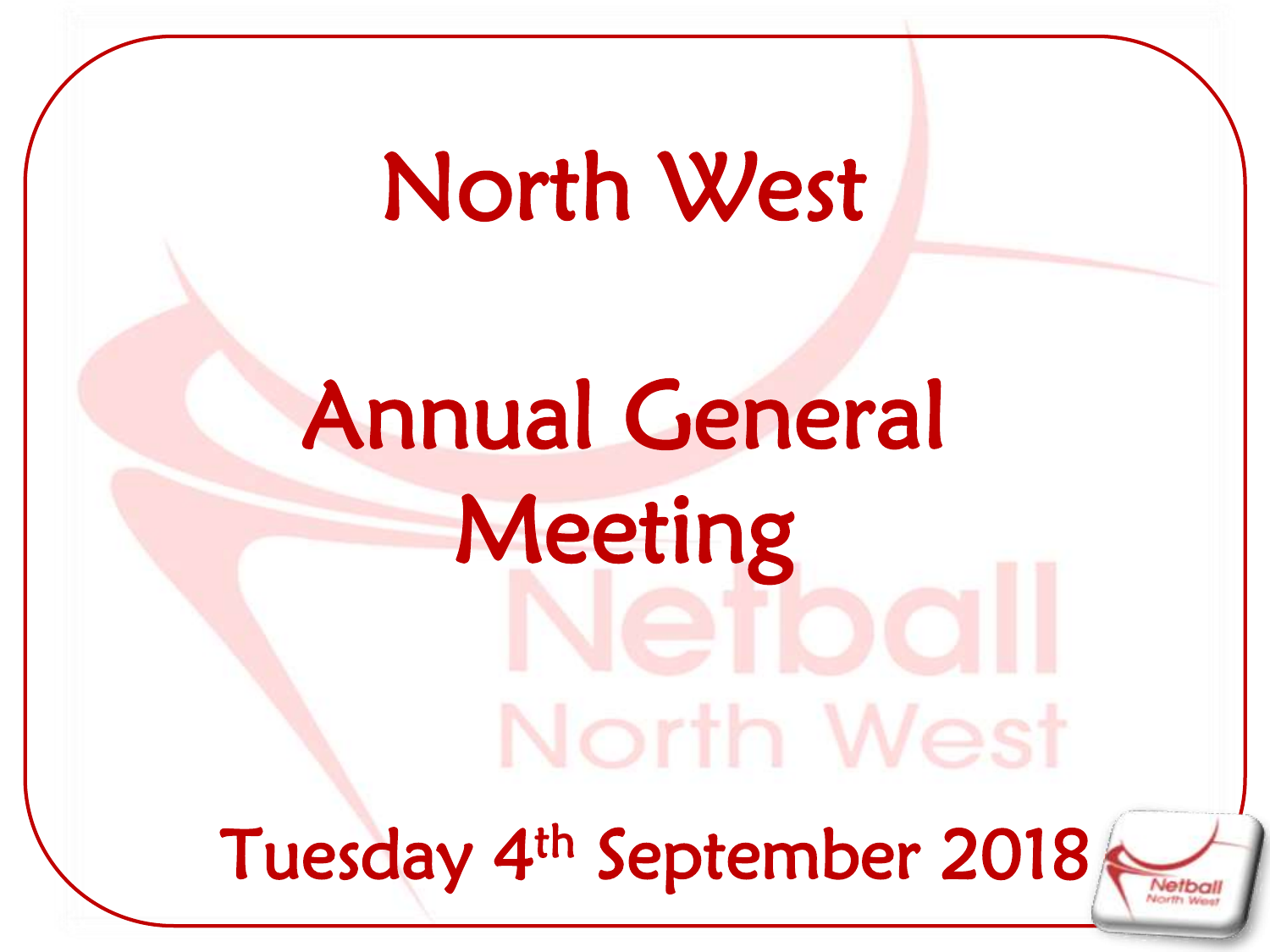## Agenda

- 1. Apologies for Absence
- 2. Minutes of previous Annual General Meeting
- 3. Presentation of Board Reports and Accounts
- 4. Appointment of Auditors
- 5. Election of Regional Management Board Members

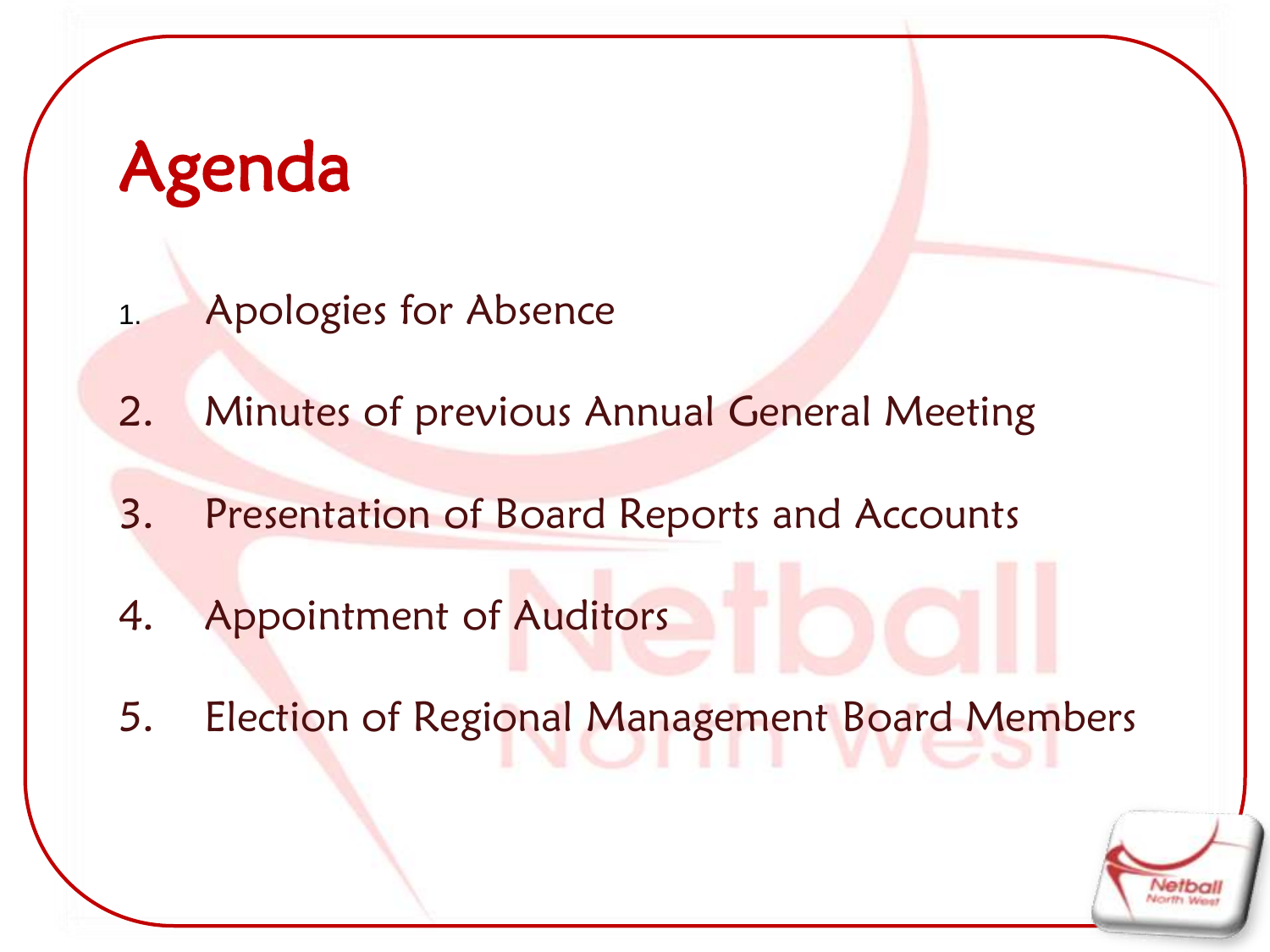## 1. Apologies for Absence

# 2. Minutes of previous AGM North West

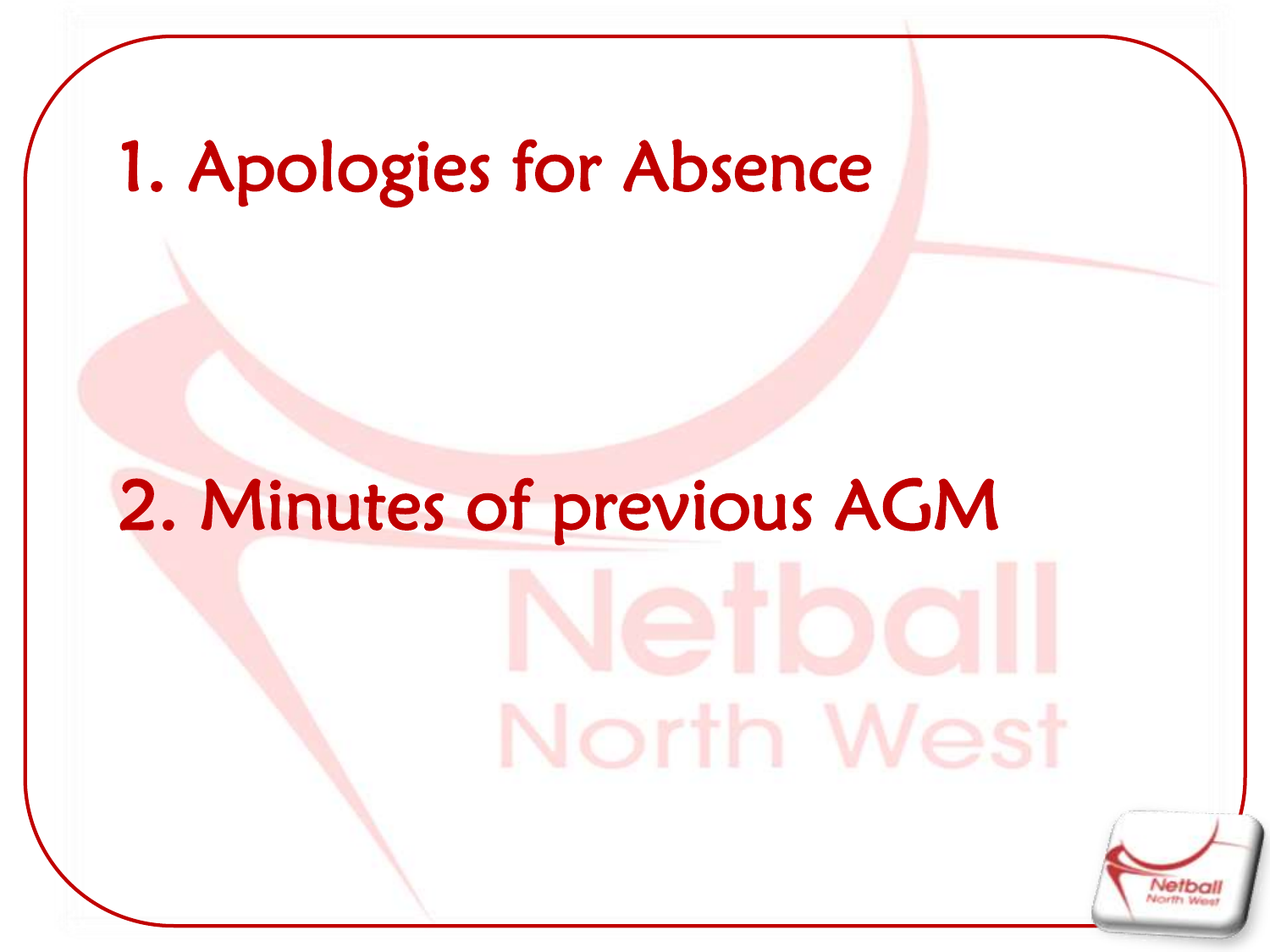## 3. Presentation of Board Reports & Annual AccountsNorth West

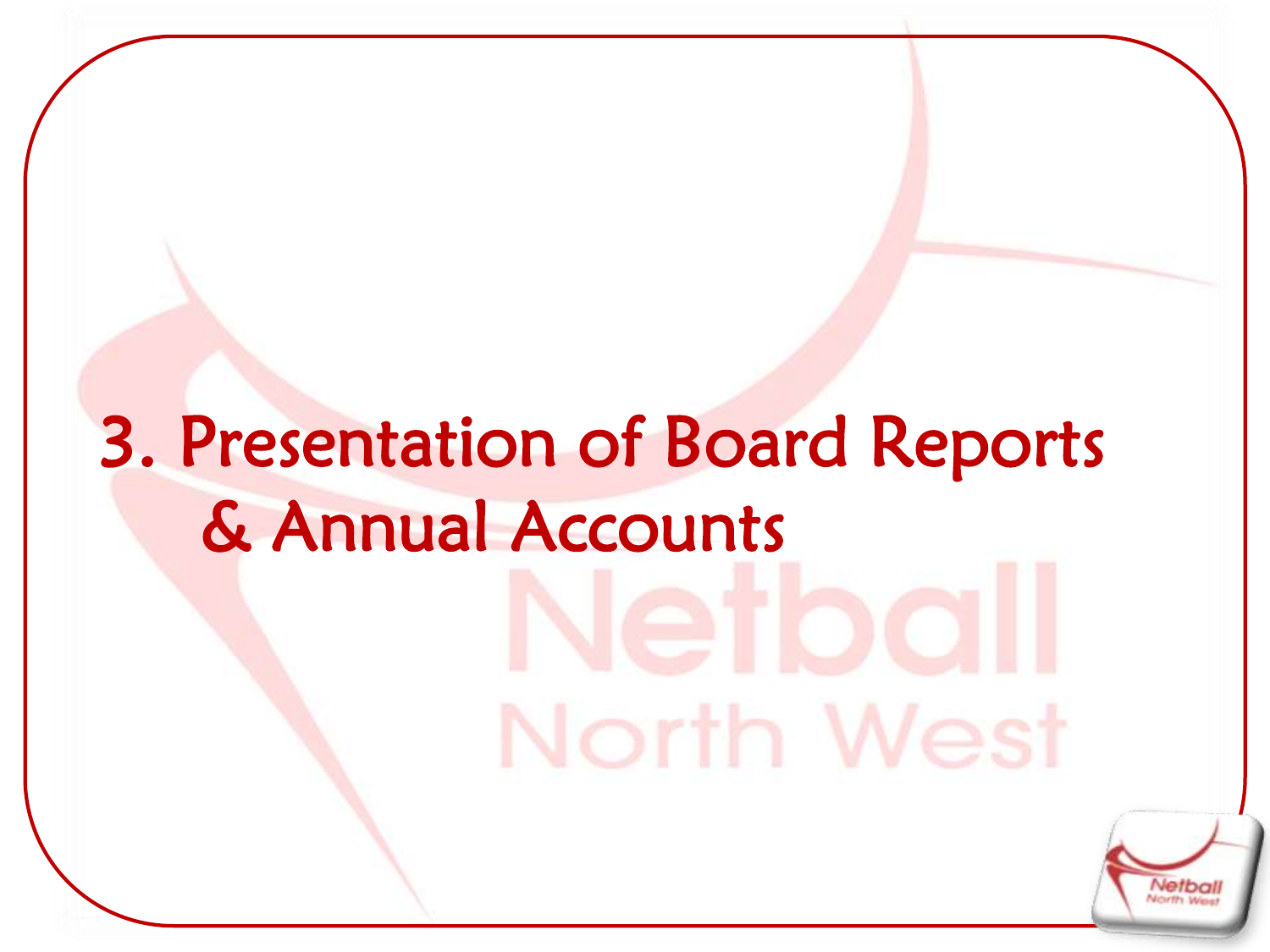

## Chair & Vice chairperson Report Imogen Greatbatch & Phil Owen



#### **Successes**

- o Full proactive board in place with all 5 counties engaged
- o Bigger and better celebration event delivered
- o Improved partnership with Franchise
- o Place on NWC 2019 legacy group
- o Action plan created to address areas of governance that need improving
- o Two strategy sessions delivered to Region and Counties to develop Regional plan

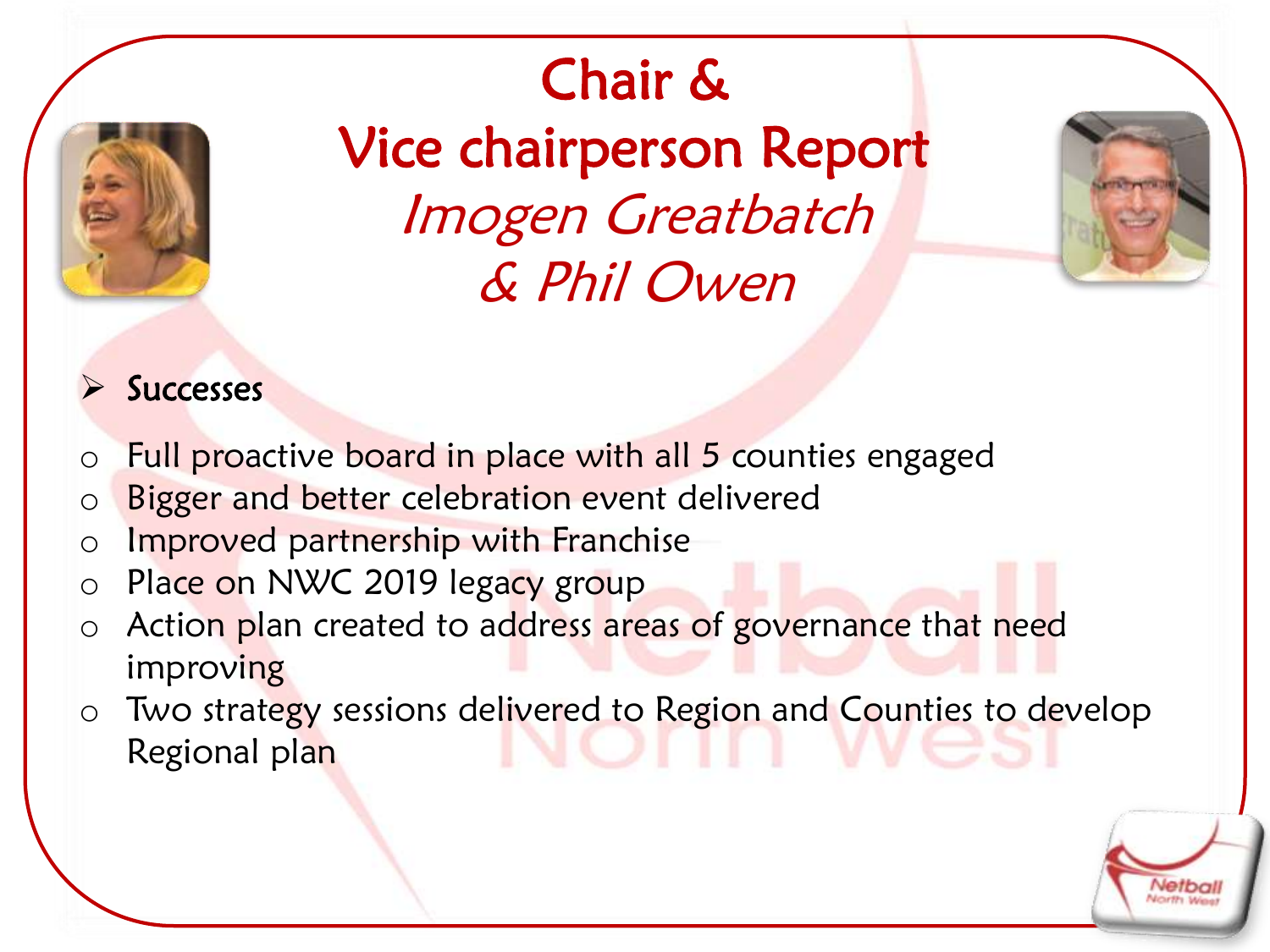

Chair & Vice chairperson Report Imogen Greatbatch & Phil Owen



#### $\triangleright$  Challenges

- Need to recruit more volunteers
- o Growing demands on roles
- o Changing landscape
- $\triangleright$  Areas of focus moving forward
- o Ensuring full board recruited
- o Achievin<mark>g T</mark>ier 1 Governance<br>o Finalising 2 year strategy
- o Finalising 2 year strategy



 $M_{\odot}$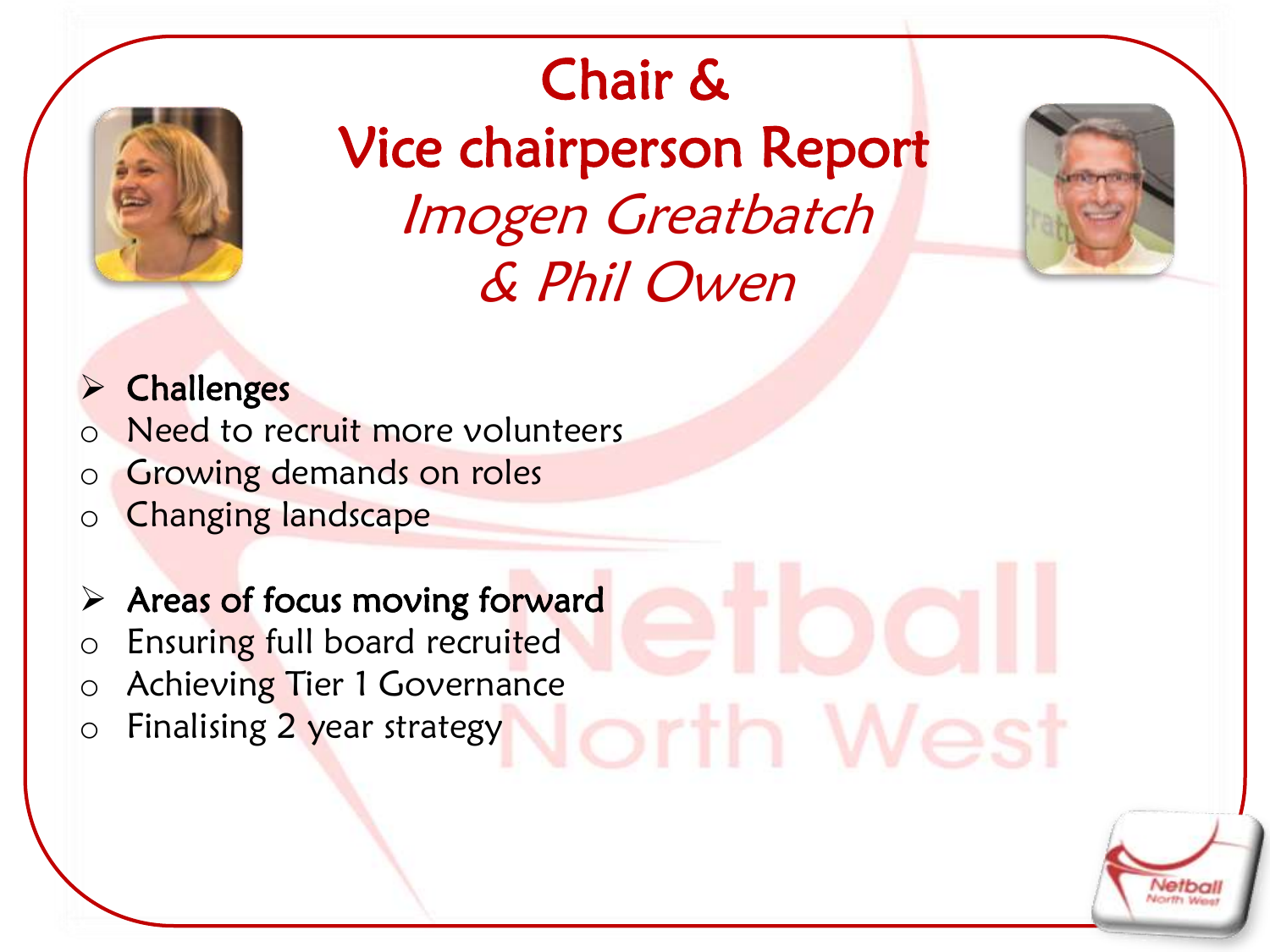## Communications Report Roberta Micci

#### $\triangleright$  Successes



oIntroducing instagram and increasing following to 300.

oBetter communication with other board members

#### Areas of Focus Moving Forward

o Continue to using e-marketing and work with board members and staff to populate.

oPromote the Netball World Cup to North West members through social media and marketing tools.

oIncrease following on all social media channels

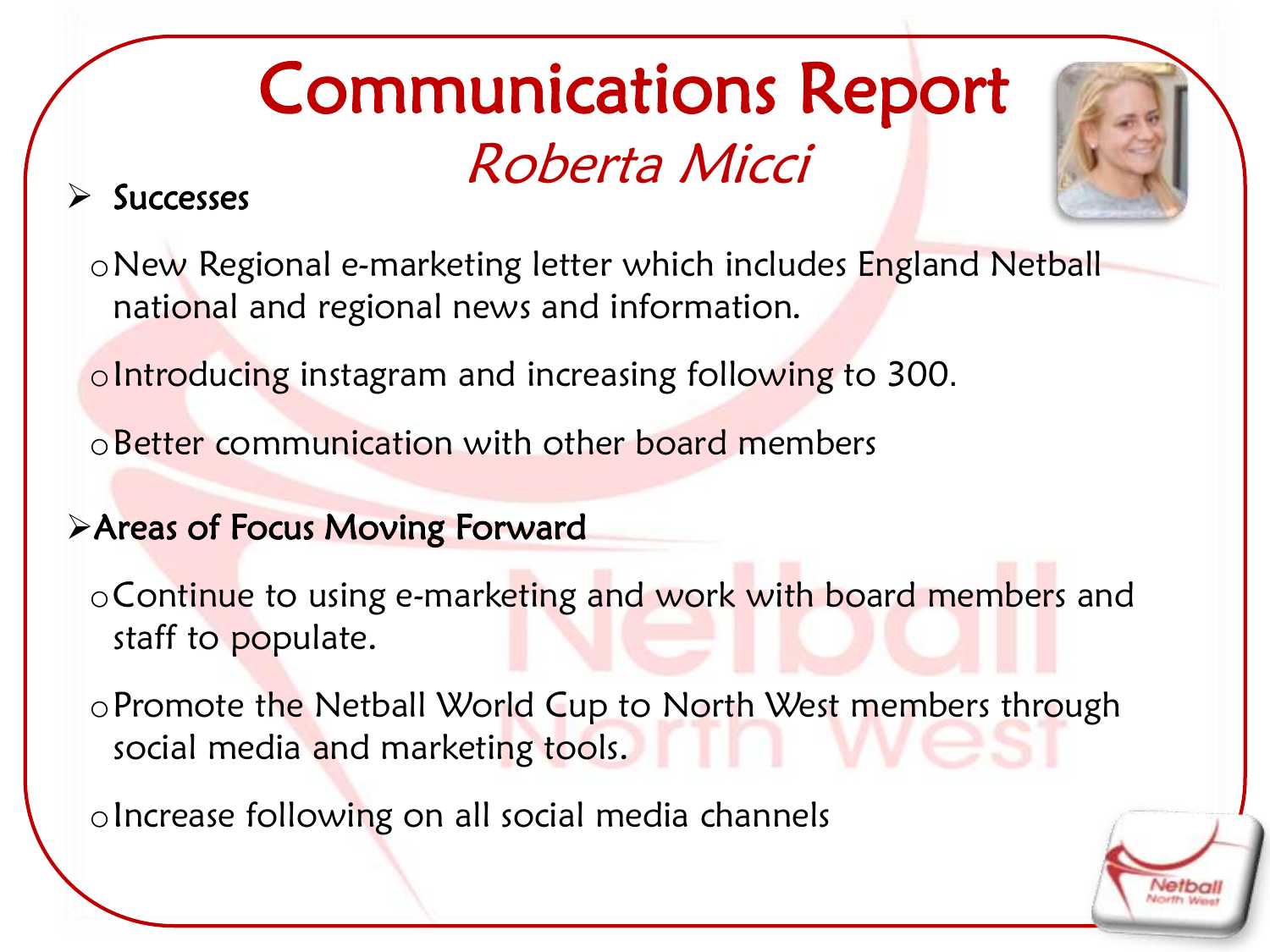## Competitions Report Estelle Graham



#### **Successes**

- More regional netball than ever taking part over the season with 34 seniors teams and 27 junior teams taking part
- Junior competition increased by changing the format to round robin
- Congrats goes to Oldham U14 national winners (Tameside 5th)
- Oldham U16 national runners up (Bury 5th)
- Schools Cheshire hosted on behalf of Cumbria
- Congrats to St Monicas U16 national winners

Senior Competition

- Congrats to Bury on winning the Prem and qualifying for EN Prem 3.
- Congrats to Champs winners Bury winner champs 1; Port Pulse winners champs 2
- Schools Cheshire hosted on behalf of Cumbria
- Congrats to St Monica's U16 national winners

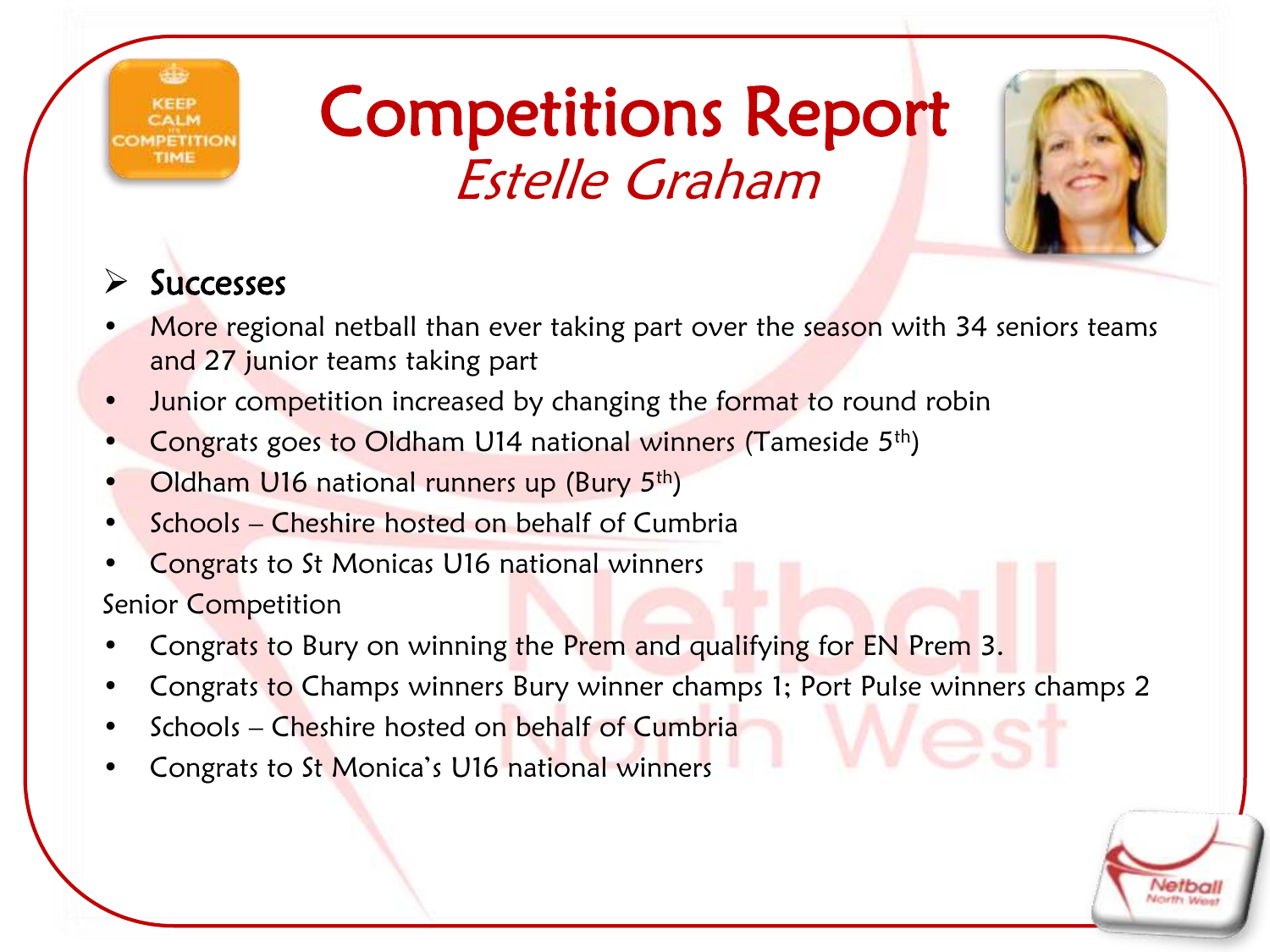

## Competitions Report Estelle Graham

- $\triangleright$  Challenges
- **Junior competition review to take place in July**
- Schools venues Cumbria can no longer host this event due to lack of facilities.
- Senior competition review play offs to be scrapped; 2 up / 2 down system to be adopted.
- TSG committee –full county representative committee needed

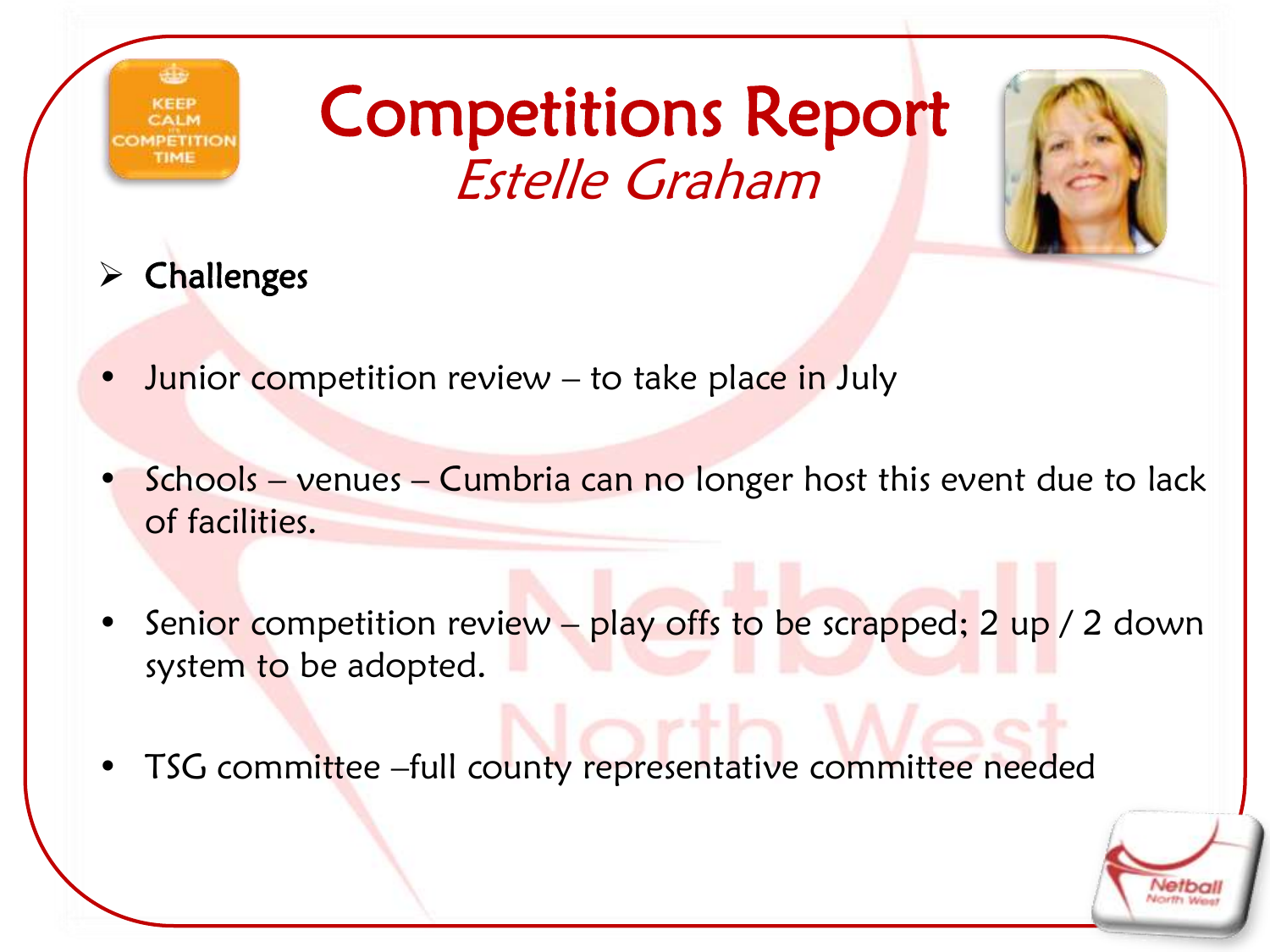## Officiating Report Ruth Ward

#### $\triangleright$  Successes

- o Fully filled TSG group incorporating a member from each county and 2 meetings have been held during 2017-2018
- $\circ$  8 England Netball written paper passes at A level and 9 passes at B level in 2017-2018. 3 newly qualified B umpires during the season (congratulations to Michelle Welch, Laura Skilling and Mandie Balshaw). 1 learner awaiting final B award practical assessment and 3 learners awaiting final A award practical assessment. We also have 4 more qualified assessors for C award in the region
- o Mentoring scheme progressing at all levels from C award up to A award

#### $\triangleright$  Challenges

- o Ensuring good conversion rate from course attendees of all levels to obtaining qualification (currently national average at 15%)
- o Providing officiating opportunities and sufficient mentors for aspiring B and A award umpires to progress
- o Ensuring rest of trainee assessors from course run in August 2017 convert to fully qualified assessors to allow further testing opportunities within the whole region

Netbal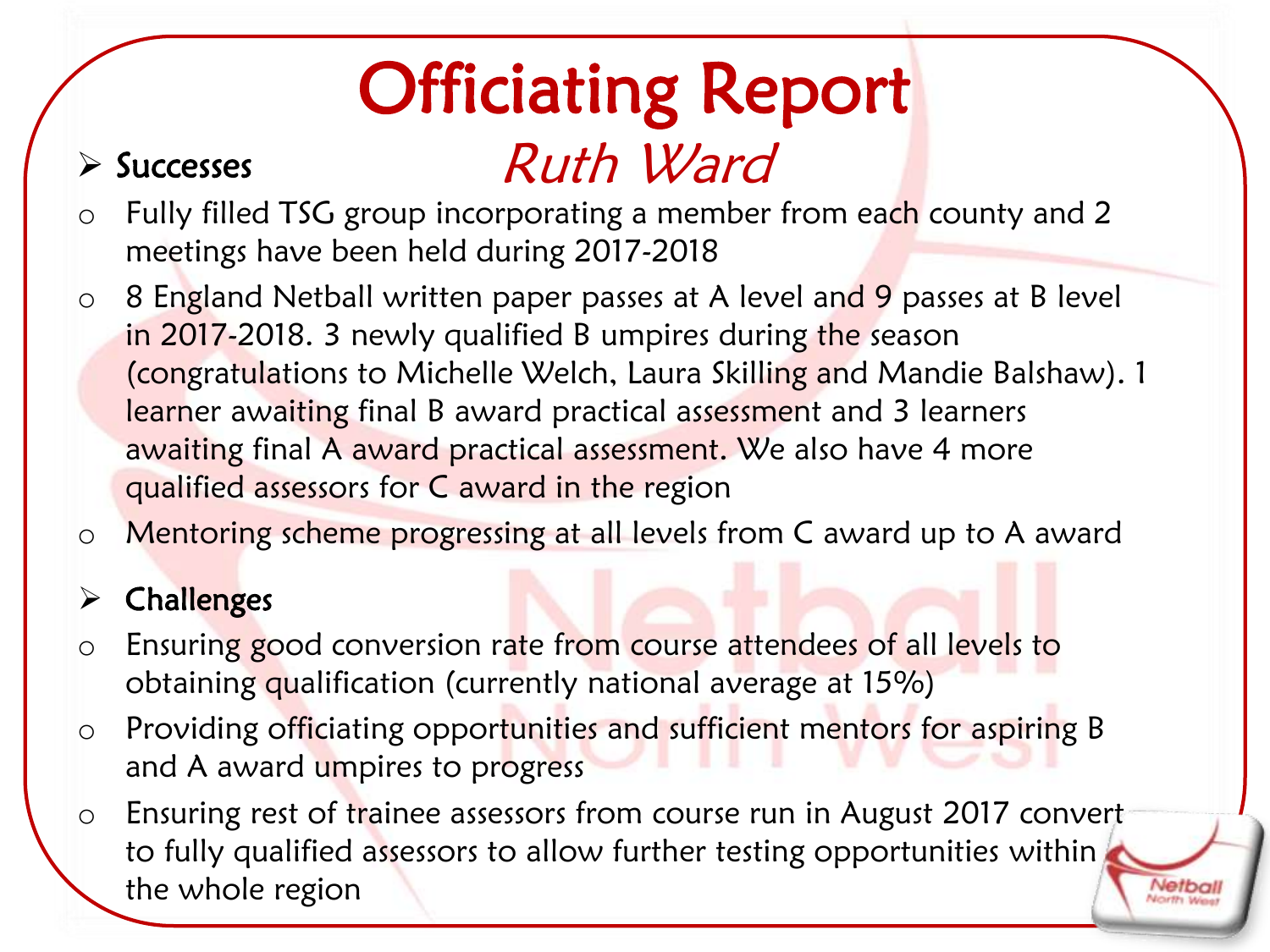## Performance Report Successes Sam Longley

- o 4/5 Counties engaged and delivering strong performance programmes
- o Athletes from 4/5 counties being successfully selected to be part of the Thunder Performance programme and selected to represent England netball

North We

Netba

- o Strengthened NW relationship with Thunder Franchise
- Cheshire hosted inter-counties tournament with 11 counties from across the country competing

#### **Challenges**

- **Communication**
- $\circ$  Staffing, volunteers, time, money
- Demands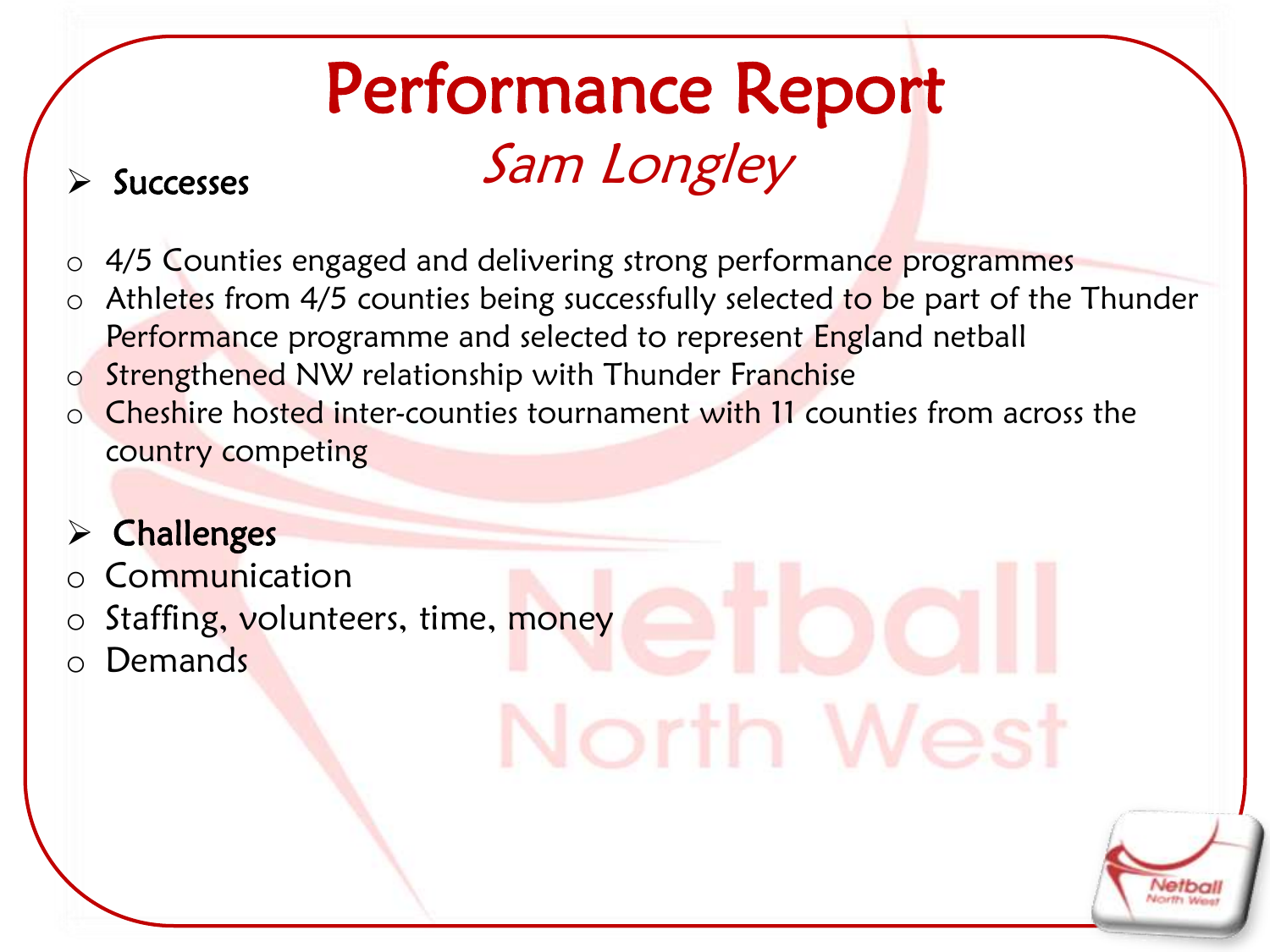## Treasurers Report Sarah Sutton

#### $\triangleright$  Successes

- o Accounts prepared for 2016/2017 and 2017/2018.
- $\circ$  Appointed an accountancy firm, Ellis & Co to undertake preparation of the accounts.
- o Have a new coding structure for income and expenses.

#### $\triangleright$  Challenges

- Use of new coding structure when income and expenses are submitted.
- o Gathering information/ paperwork for previous years accounts 2016/2017.North We

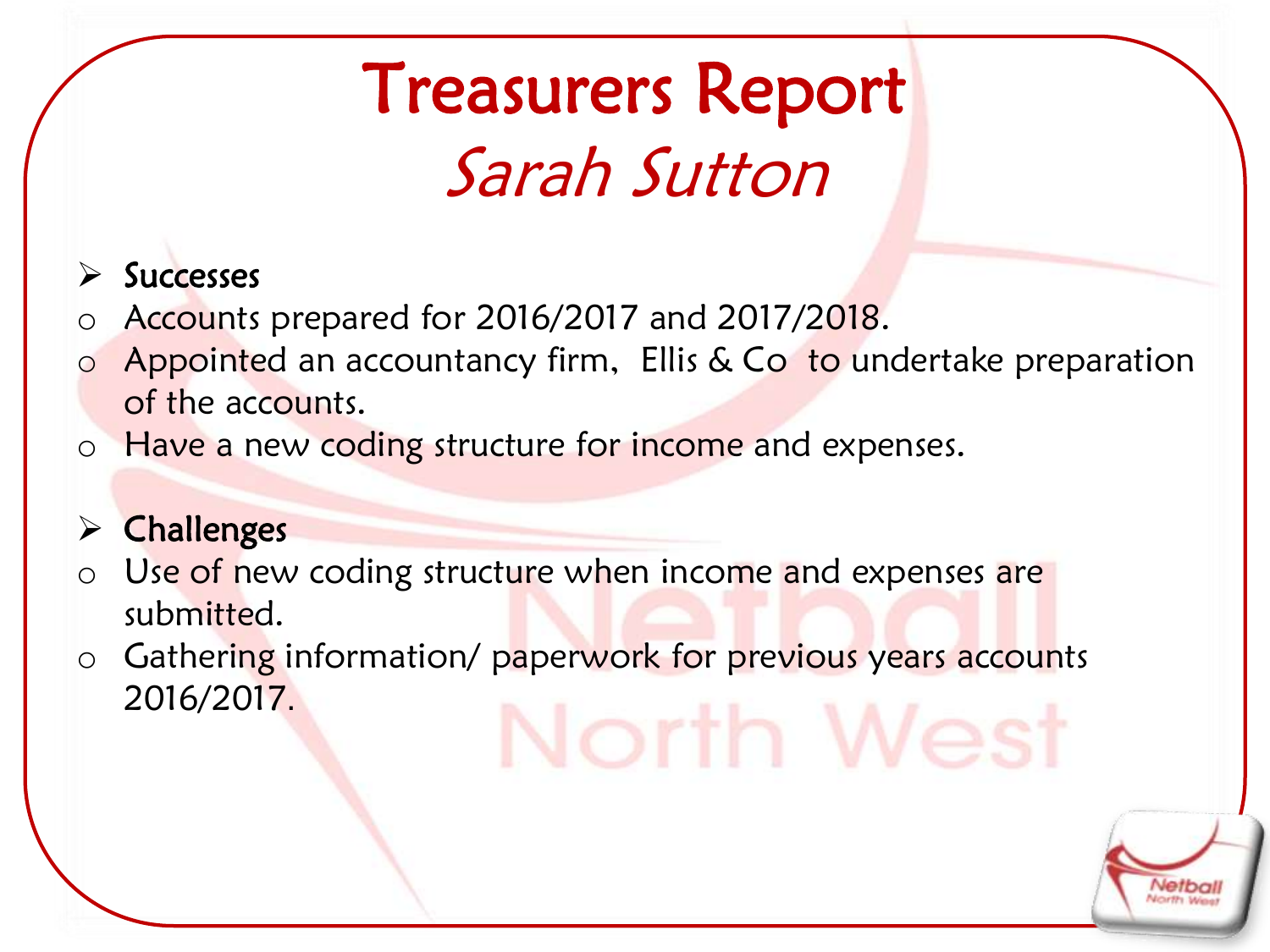## Accounts Summary

# 1 May 2016 – 30 April 2017 1 May 2017 – 30 April 2018North West

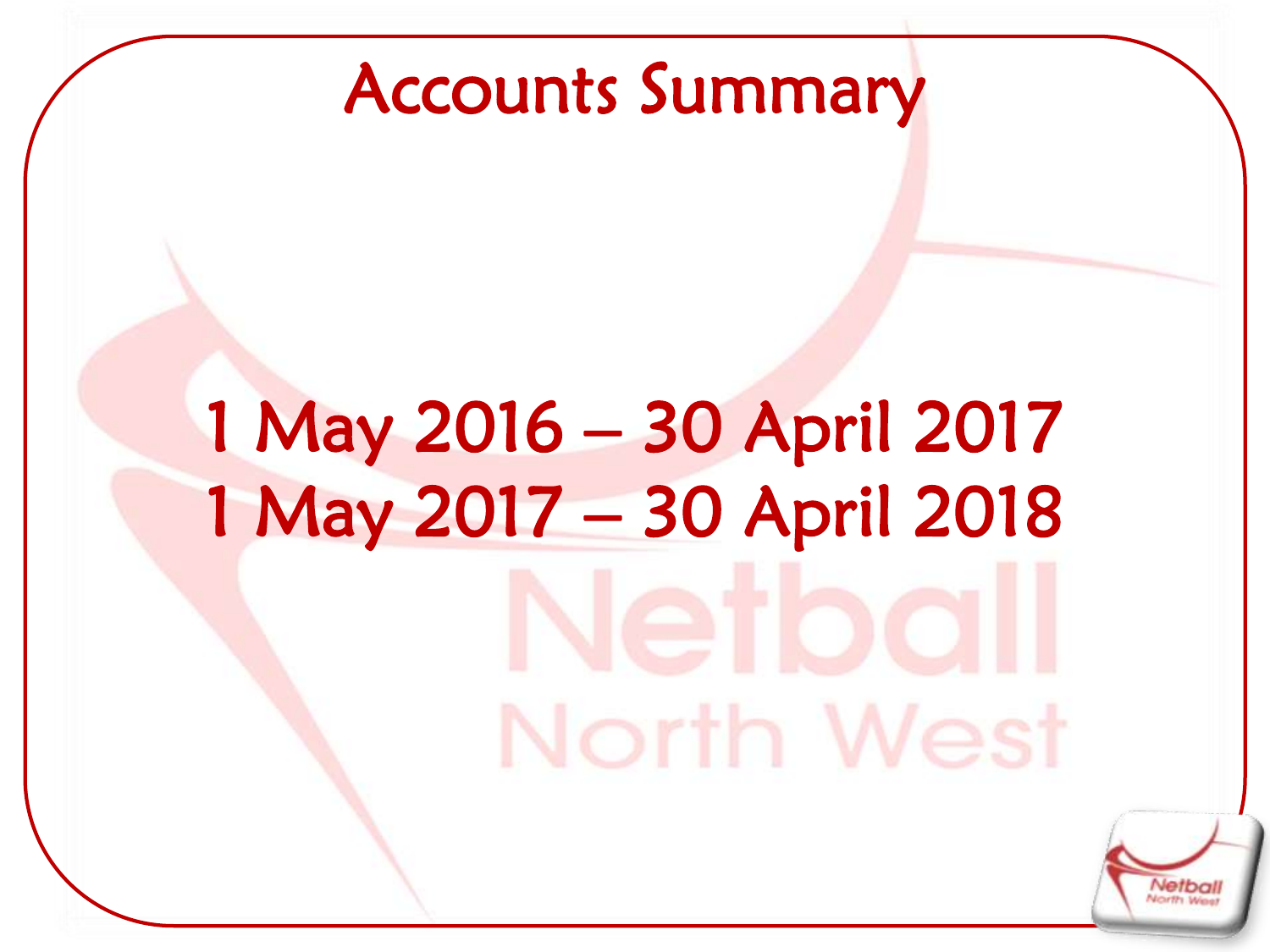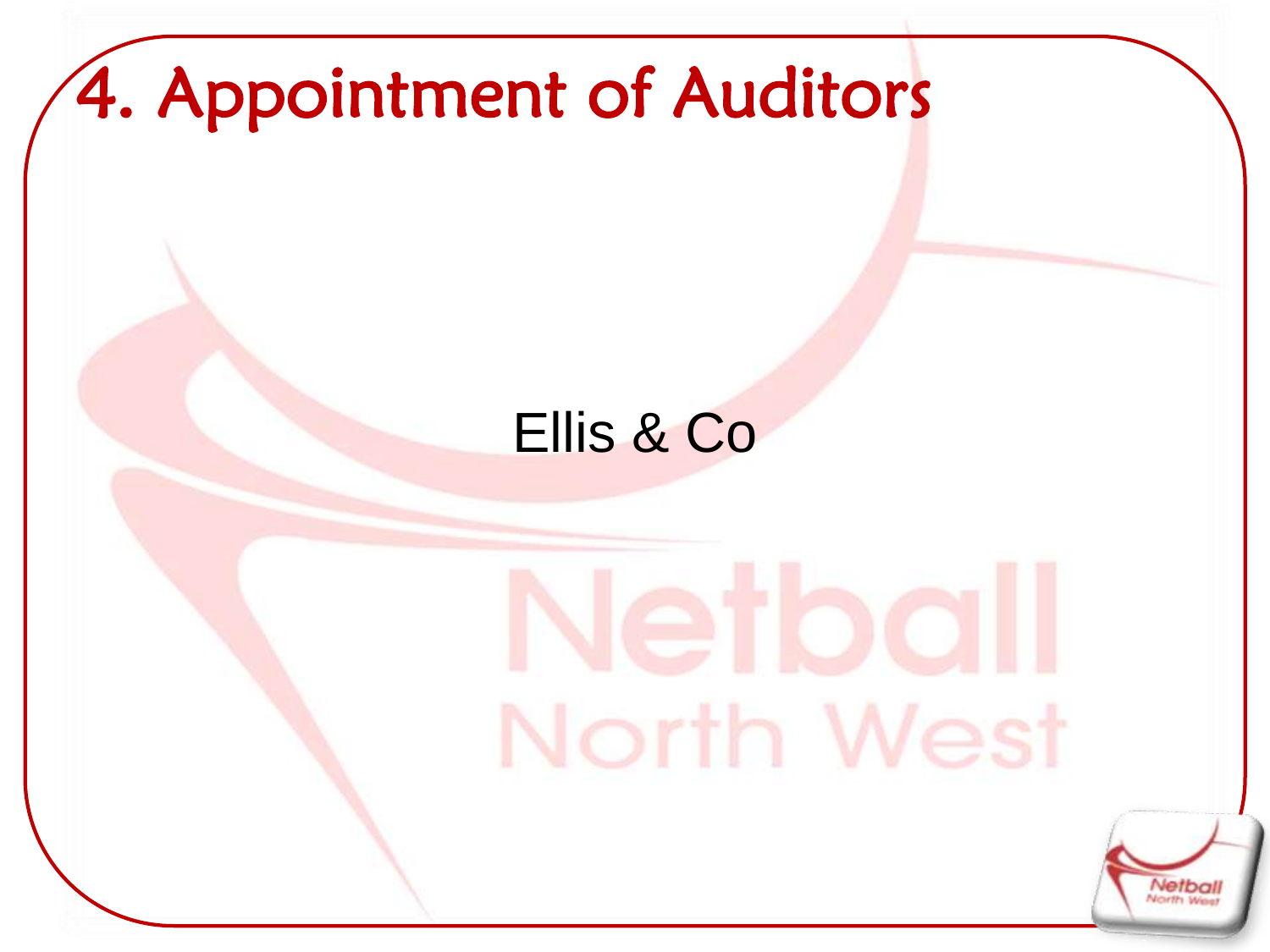## Caer Harrison Partnership Manager Report North West Regional Participation results 2017 / 2018



**Netbal** 

#### Age Split

across all programmes in North West region Apr 17 - Mar 18



#### North West Summary

Programme and participation summary for North West region from Q1 17/18 to Q4 17/18

| Measure            | Target | Actual | % target |
|--------------------|--------|--------|----------|
| Total participants | 2097   | 6255   | 298%     |
| New to Netball     | 1429   | 2752   | 193%     |
| New programmes     | 64     | 353    | 552%     |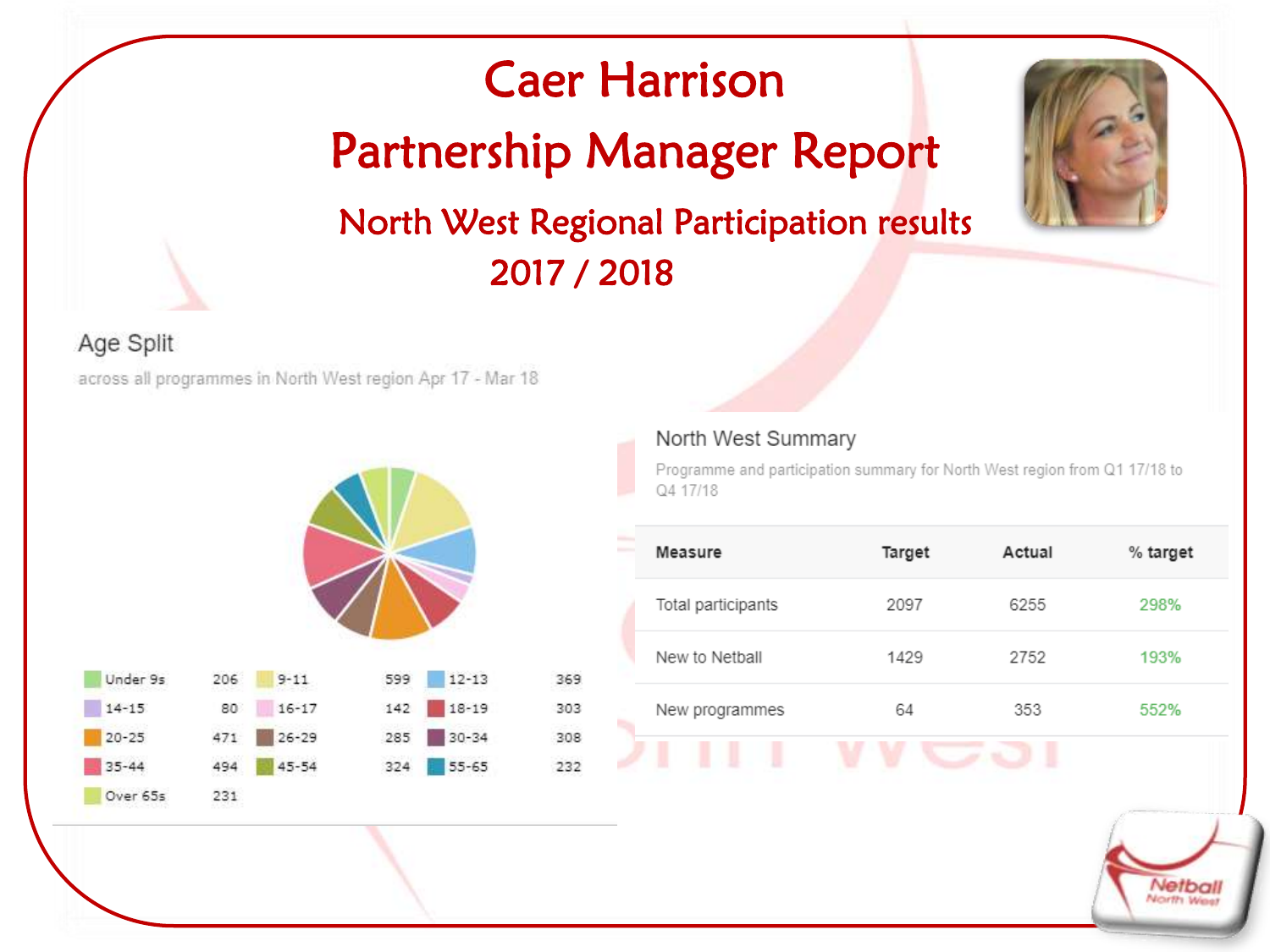#### Caer Harrison

### Partnership Manager Report

North West Regional Affiliation Data 2017 / 2018

Affiliated members by organisation and individual participants for the 2017/18 season compared to the previous affiliation year 2016 / 17

| Organisation                          | $2017/18*$ | 2016/17 |
|---------------------------------------|------------|---------|
| <b>Total Clubs</b>                    | 236        | 290     |
| <b>Total YPG</b>                      | 23         | 23      |
| <b>Total Primary Schools</b>          | 781        | 723     |
| Total Secondary Schools               | 131        | 197     |
| Total Colleges/Universities           | 5          | 4       |
| Total Organisations*                  | $1176*$    | 1237    |
| Total Participants O18                | 4424       | 5289    |
| Total Participants U18                | 1117       | 1212    |
| Total Participants U14                | 2193       | 2094    |
| Total Participants U11                | 2347       | 2052    |
| Total Social & Supporter participants | 24         | 39      |
| <b>Total Participants *</b>           | $10,105*$  | 10686   |

\*Isle of Man no longer included in affiliation figures - so minus 49 organisations and 607 participants

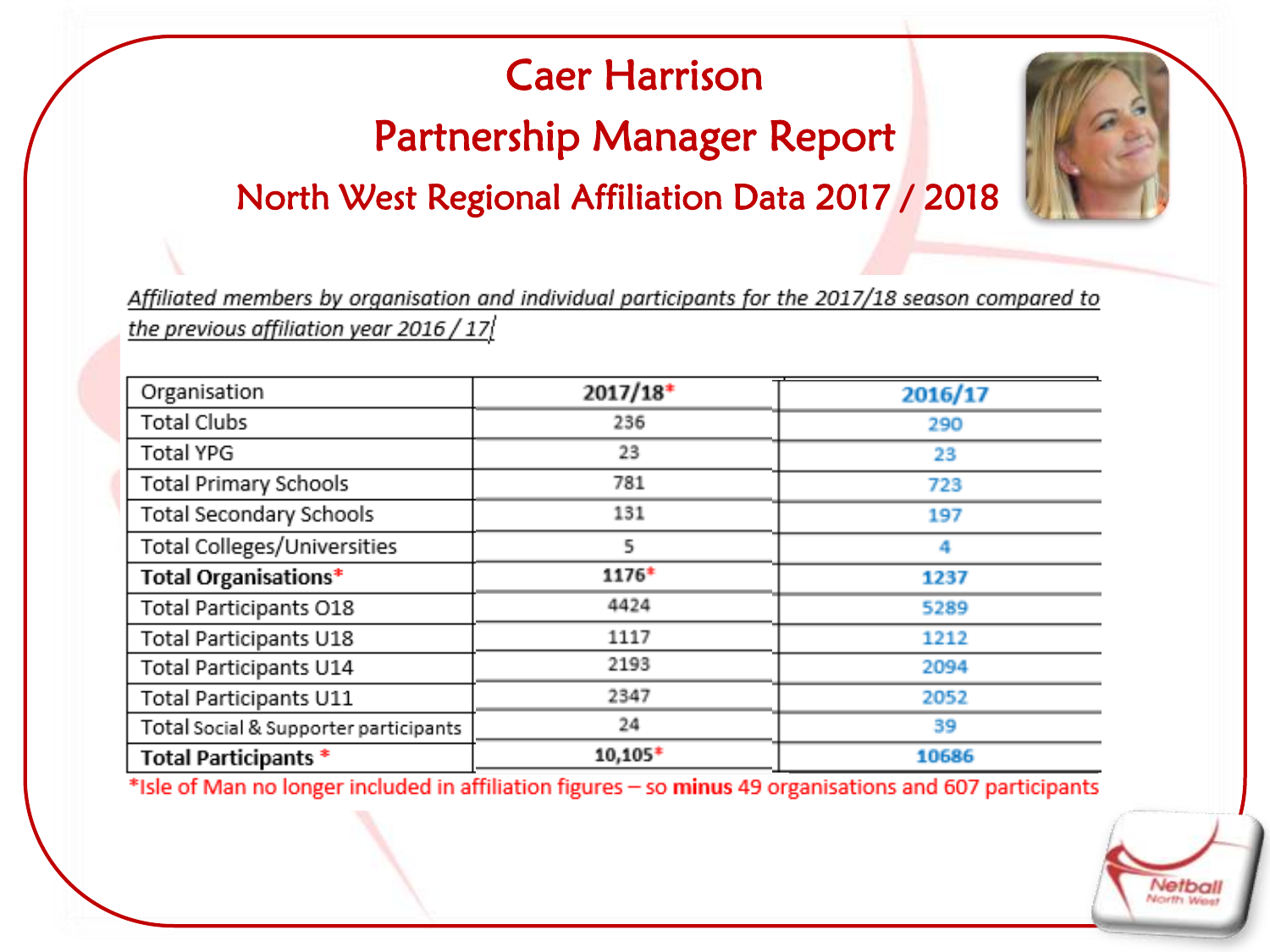### County Affiliation Data 2017 / 2018 Caer Harrison Partnership Manager Report

Number of individual members by category and by county for the 2017 / 18 season. (2016/17 season)

|                                        | <b>Cheshire</b> |       | <b>Cumbria</b> |       | Gtr. Man |       | Lancashire |       | <b>Merseyside</b> |       |
|----------------------------------------|-----------------|-------|----------------|-------|----------|-------|------------|-------|-------------------|-------|
|                                        | 17/18           | 16/17 | 17/18          | 16/17 | 17/18    | 16/17 | 17/18      | 16/17 | 17/18             | 16/17 |
| Members 018                            | 1279            | 1298  | 450            | 482   | 1348     | 1442  | 405        | 810   | 942               | 982   |
| <b>Members U18</b>                     | 387             | 353   | 131            | 127   | 283      | 310   | 179        | 190   | 137               | 133   |
| <b>Members U14</b>                     | 822             | 729   | 117            | 122   | 586      | 558   | 429        | 387   | 239               | 182   |
| Members U11                            | 1008            | 853   | 18             | 41    | 701      | 585   | 469        | 375   | 151               | 82    |
| <b>Members Social &amp; Supporting</b> | 14              | 19    | 0              |       | 4        |       | 6          |       | 0                 |       |
| <b>TOTAL</b>                           | 3510            | 3252  | 716            |       | 2922     | 2904  | 1488       | 1773  | 1469              | 1379  |

North We

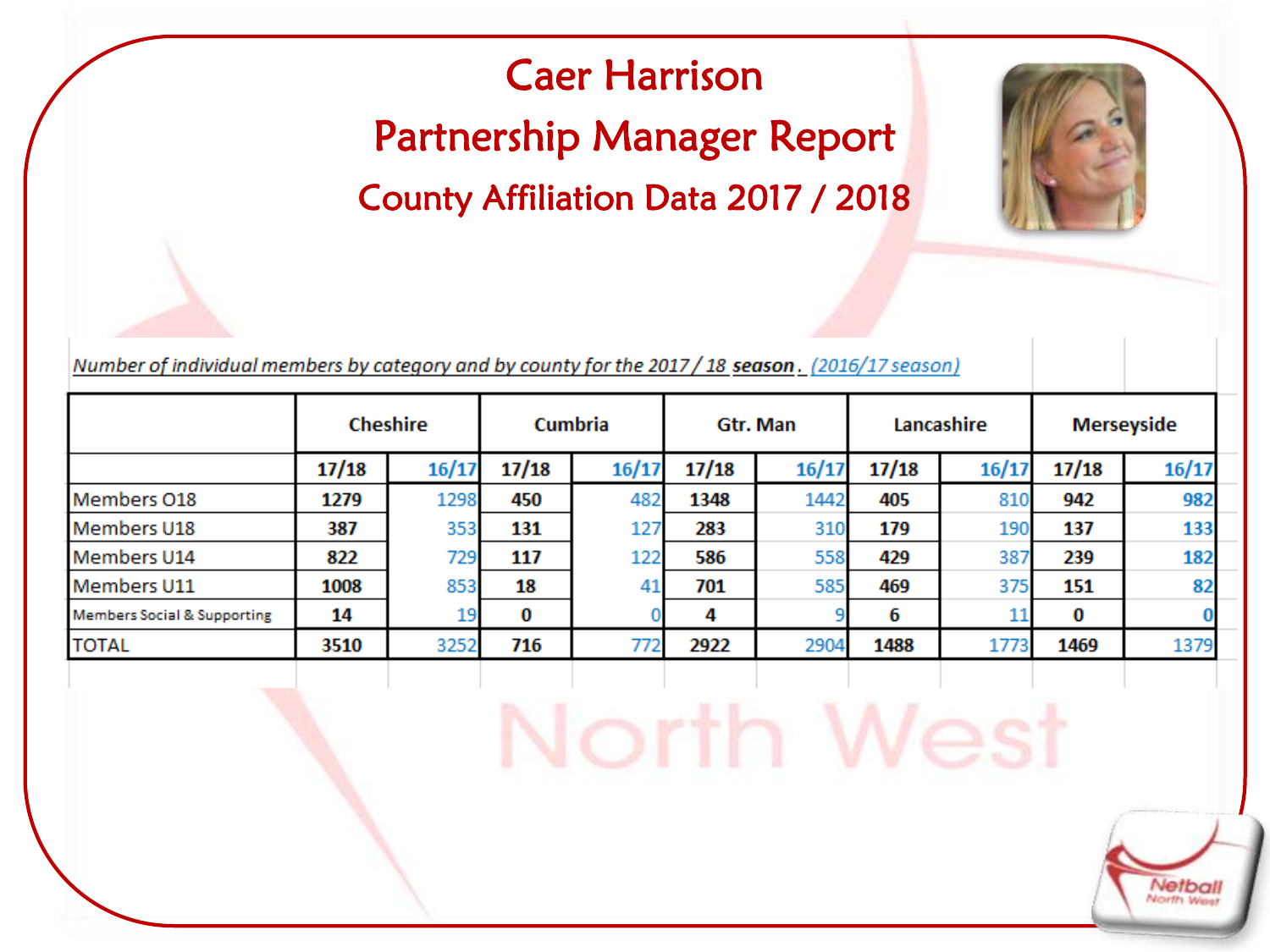

Helen Dulson Regional Coordinator - North West Tel: 0161 223 7724 Email: [northwest@englandnetball.co.uk](mailto:northwest@englandnetball.co.uk) Courses email [NWcourses@englandnetball.co.uk](mailto:NWcourses@englandnetball.co.uk)

Netball Development Officer – Cheshire

[Gemma.finney@englandnetball.co.uk](mailto:anneka.oconnor@englandnetball.co.uk)



Stephanie Hastwell Team leader - NW Netball Development Officer – Lancashire & City of Manchester Project officer Tel: 07595 863975 Email: [stephanie.hastwell@englandnetball.co.uk](mailto:stephanie.hastwell@englandnetball.co.uk)

North West Team

Katie Thompson Netball Development Officer – Greater **Manchester** Tel: 07595 086752 or 0161 2237724 Email: [katie.thompson@englandnetball.co.uk](mailto:katie.thompson@englandnetball.co.uk)

Tel: 07854 090643

[smith@englandnetball.co.uk](mailto:jessica.gordonsmith@englandnetball.co.uk)

jessica.Gordon-

Email:

Jessica Lewis - going on Mat. leave Sept Netball Development Community Coach – City of Manchester, Stockport & Salford



**Started** 3.9.18

> Louise Moss Netball Development Officer - **Merseyside** Tel: 07726 692701 Email: [louise.moss@englandnetball.co.uk](mailto:louise.moss@englandnetball.co.uk)

Partnership Manager (North) M: 07458 126661 Email: [Caer.Harrison@englandnetball.co.uk](mailto:Caer.Harrison@englandnetball.co.uk)

[Caer Harrison](mailto:Caer.Harrison@englandnetball.co.uk)

**Started** 3.9.18

Eliza Morgan – Maternity cover Netball Development Community Coach –Tel: 07854 090643 Email: [Eliza.morgan@englandnetball.co.uk](mailto:Eliza.morgan@englandnetball.co.uk)





Netbal North West

Karen McVeigh Netball Development Community Coach – Liverpool Tel: 07854 090639 Email: [Karen.mcveigh@englandnetball.co.uk](mailto:rebecca.smith@englandnetball.co.uk)

Gemma Finney

Email:

Tel: 07540 127402

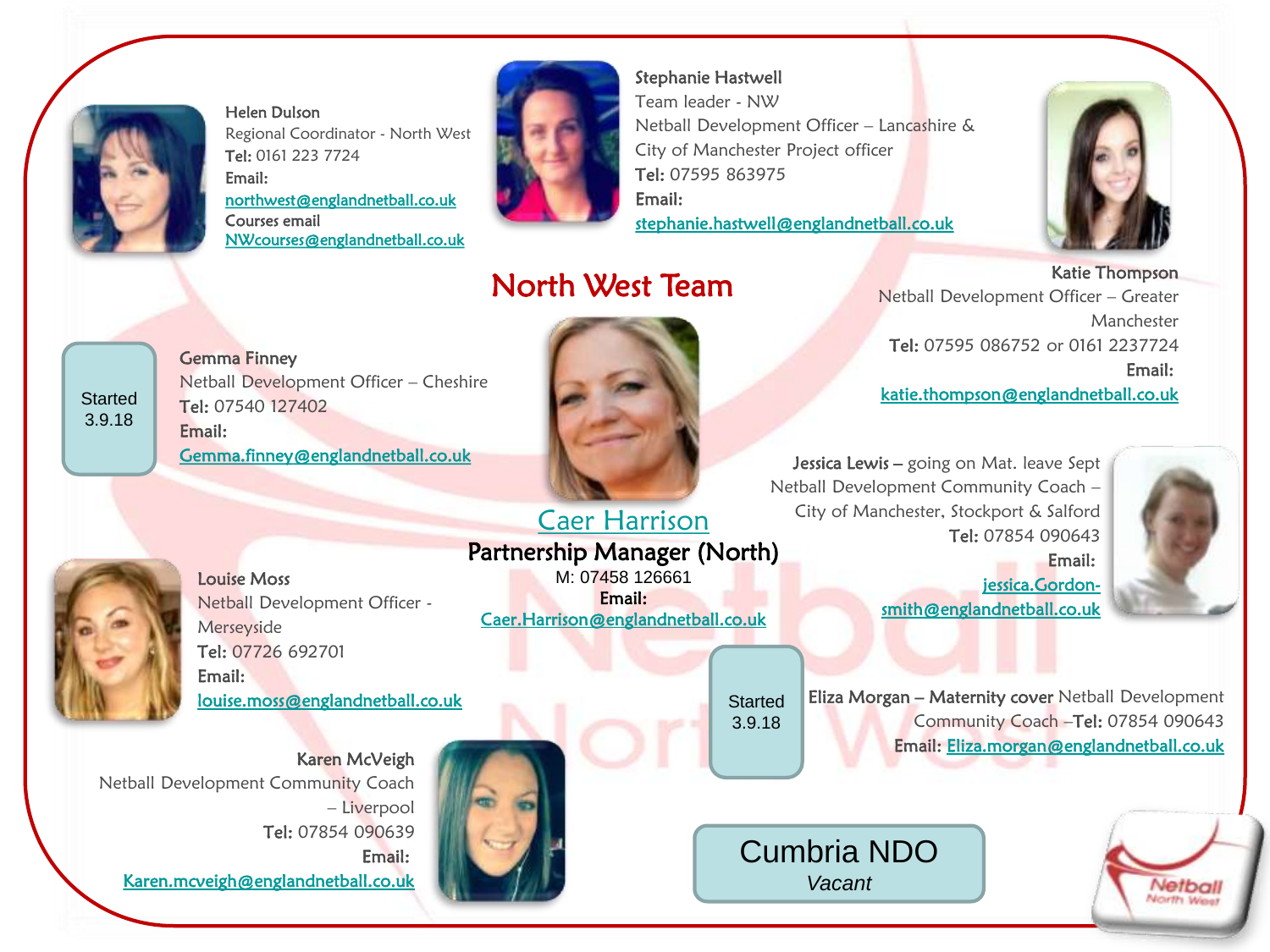## Caer Harrison

### Partnership Manager Report

#### Netball World Cup Update



**Volunteers** will play a very important part to help stage the event. We will be recruiting approx. 450 volunteers for the event and are asking people who are interested in applying to register on the event website before **31st July 2018**. We will be encouraging applications from people with a range of skills and backgrounds to help fill the variety of different roles available at the tournament and in the build-up to the event. The formal application process will open in August and we will send you an email with details of how you can apply then.

#### **Tickets**

The EN member sale takes place from **3 rd – 12th July 2018**. Keep an eye for an email that will be sent from England Netball.

There is a second purchase opportunity if you are signed up for nwc2019.co.uk/register from **17th – 27th July 2018** with the pre-sale to the wider netball family.

Finally tickets will go on general sale from 19<sup>th</sup> September 2018 following the official NWC2019 draw which takes place at the National Goalden Globes on **15th September,** once all teams have qualified.



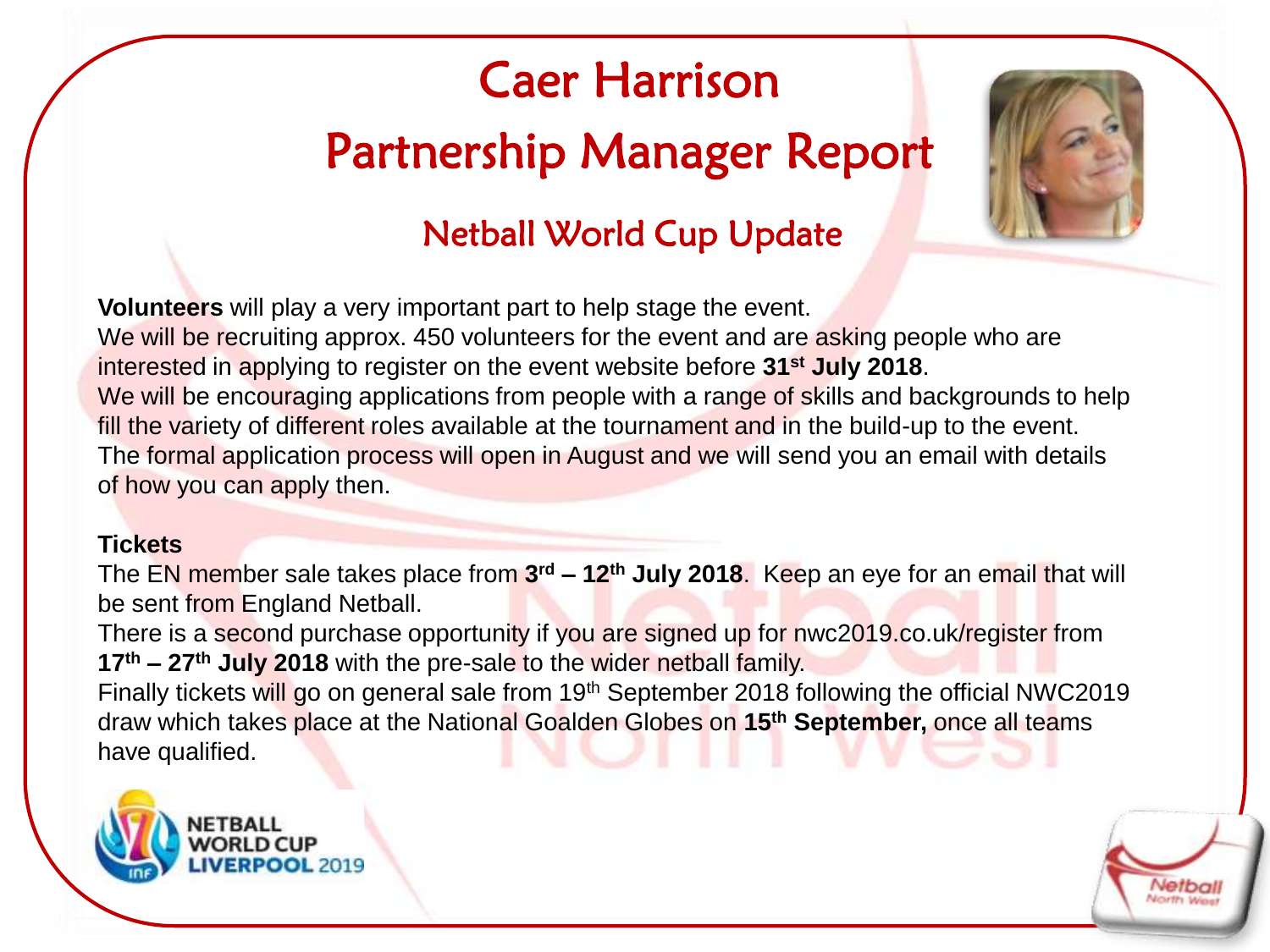## Caer Harrison

Netball World Cup Update Partnership Manager Report

### **Legacy Aspirations**

- The best legacy programme in female sport
- Inspiring the netball family across the nation and world no escaping the excitement of NWC2019
- Growth in Netball Participation across the whole Netball Family – players, fans, volunteers, coaches, officials
- Be a part of the World Cup in any way you want Create your own tailored NWC2019 experience
- Tangible impact pre, during and post the event



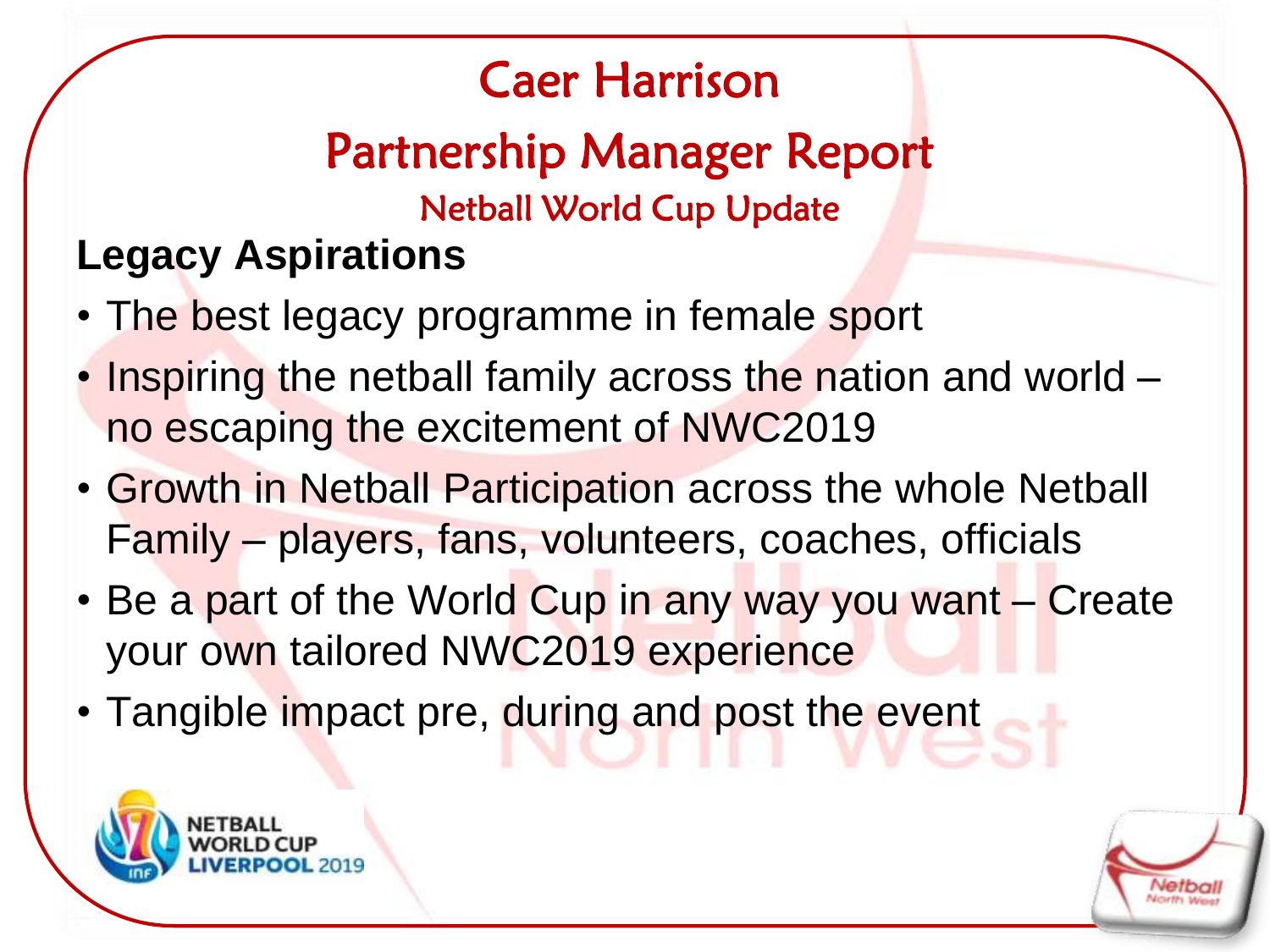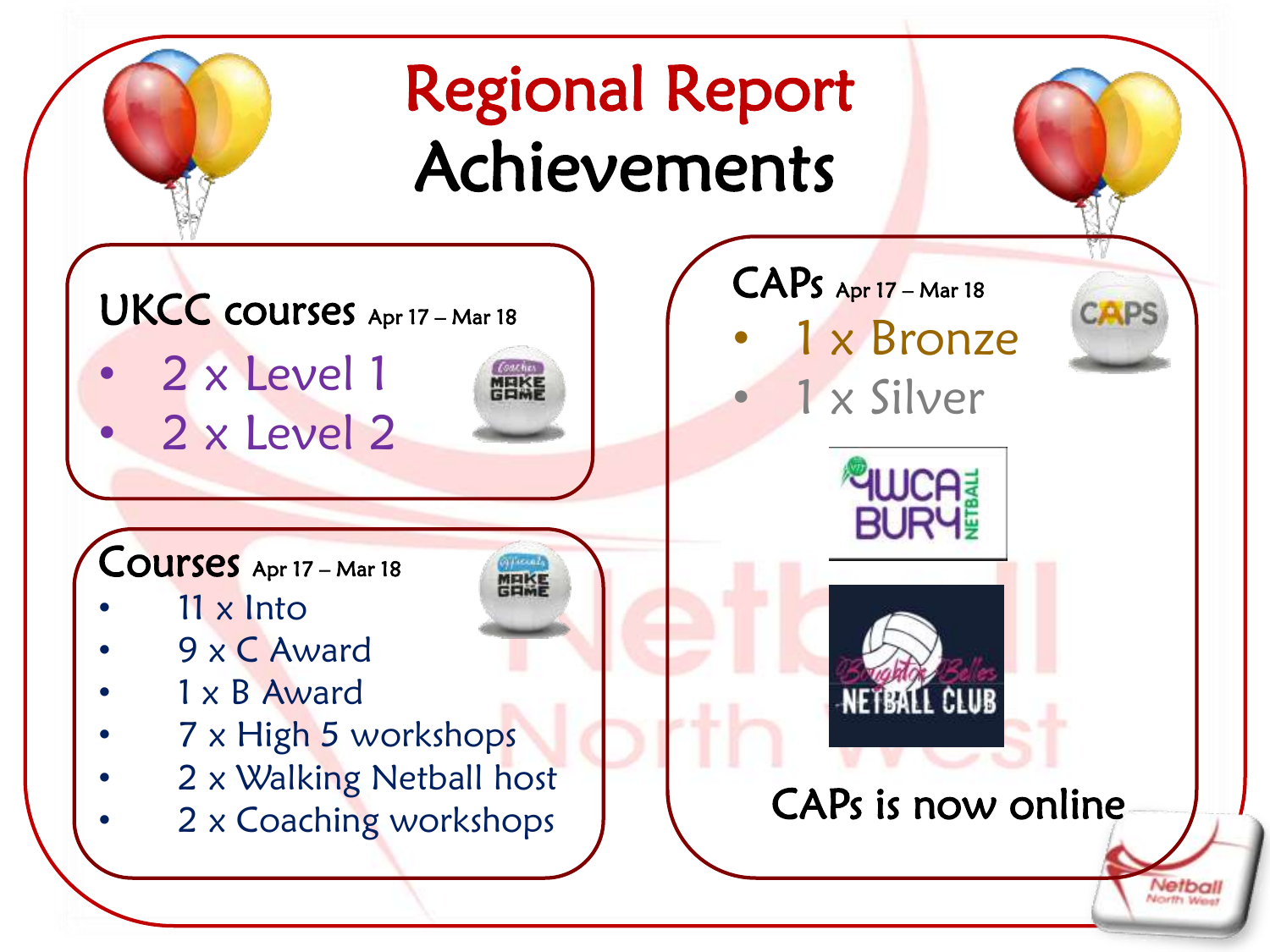## Regional Report

## Coming soon









TICKETS ON SALE NOW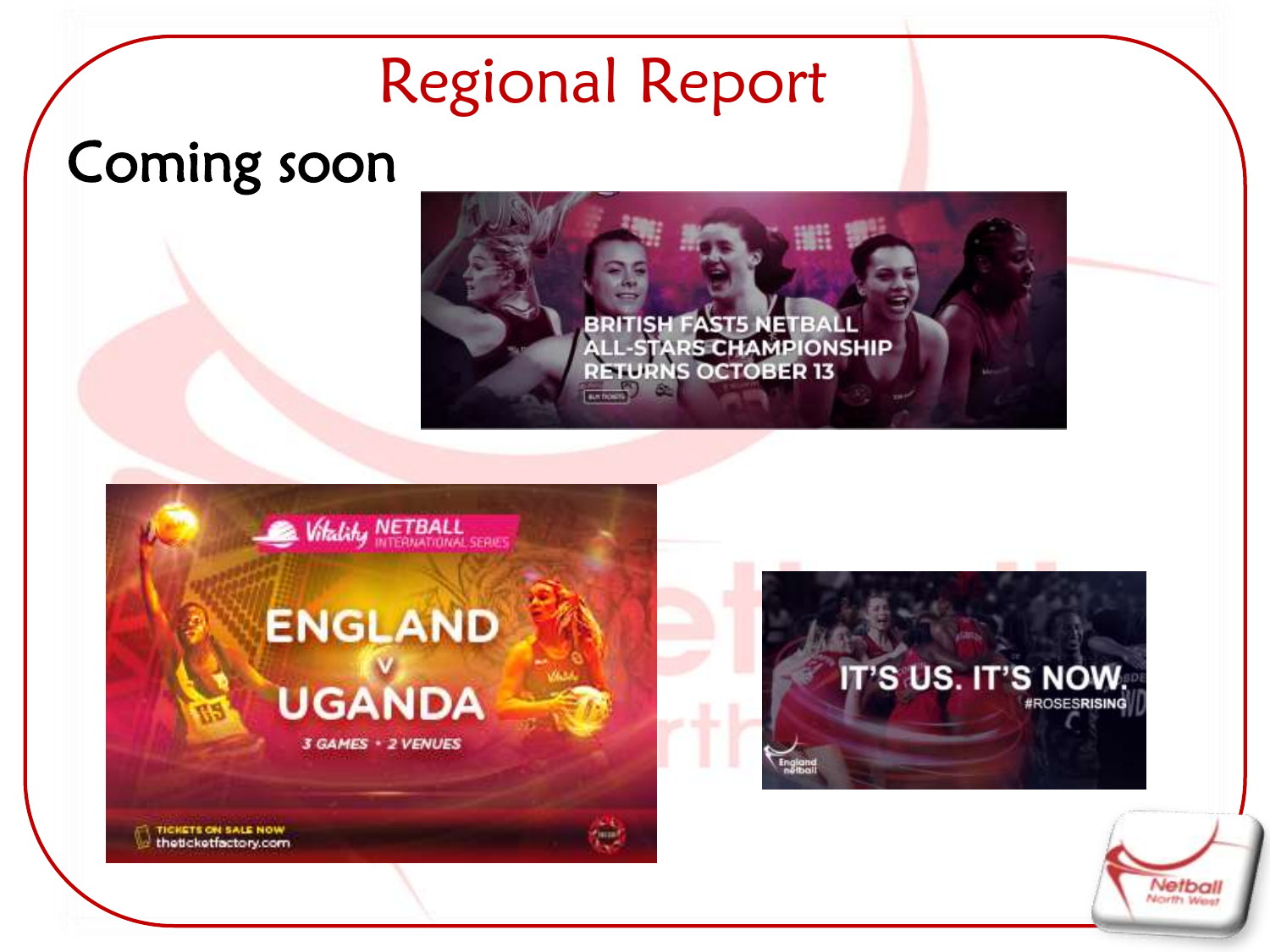5. Election of Regional Board Members **Applicants O** Chair: VACANT Vice Chair: Phil Owen Volunteer: VACANT **OCoaching:** Robert McKee **Q Communications:** Roberta Micci (until Dec) Competitions: Estelle Graham □ Officiating: Ruth Ward **Q** Performance: Sam Longley Treasurer: Sarah SuttonNetbal